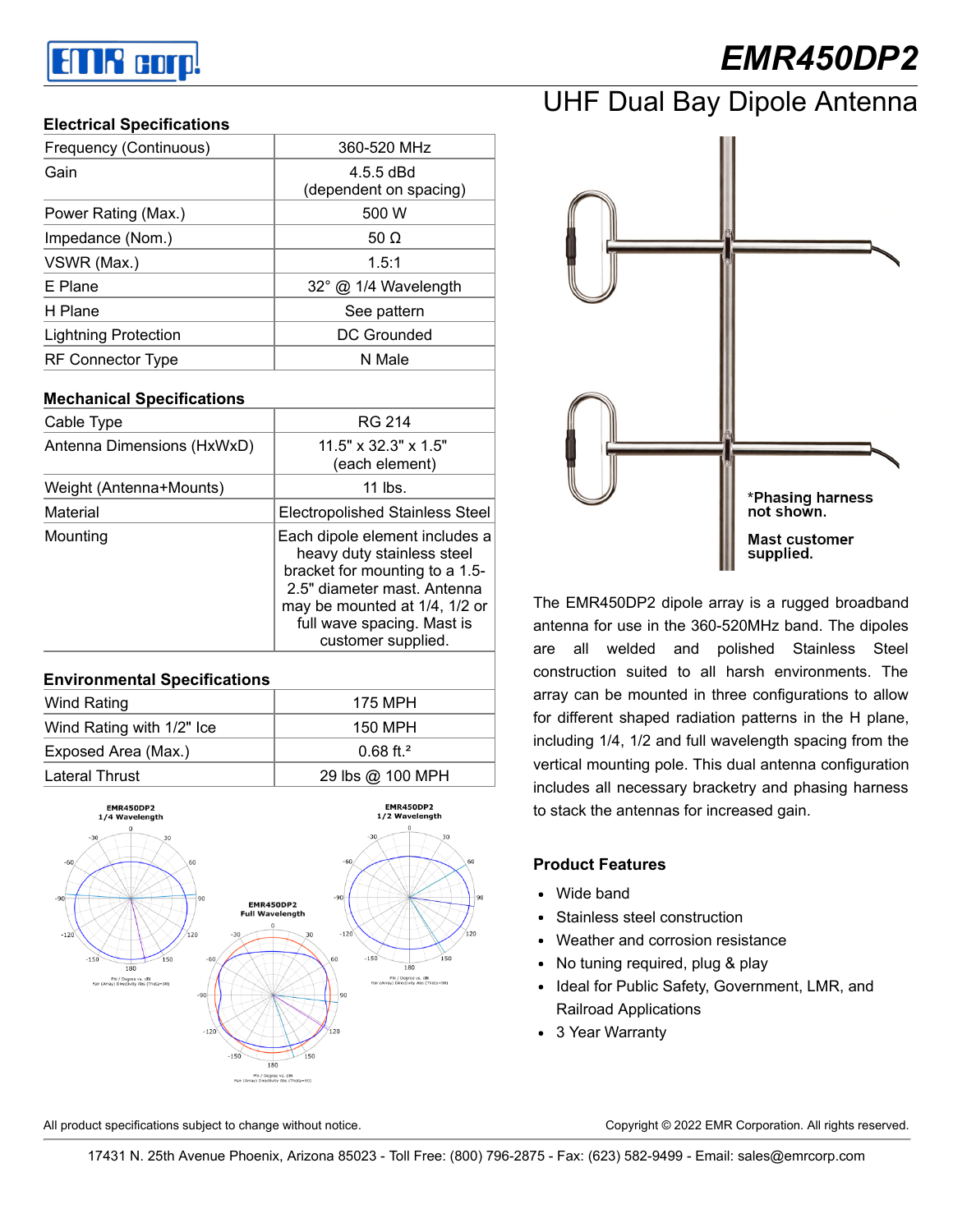

## *EMR450DP2*

## UHF Dipole Antenna Installation Instructions

### **EMR450DP2 Supplied Components:**

- (x2) UHF folded dipole w/ boom (x2) - Angled mounting bracket
- (x8) Screws w/ captive washers
- (x2) Anti seize compound
- (x1) 2-way phasing harness
- (x1) Installation instructions



### **Assembling the Antennas:**

Each dipole antenna element must be securely attached to the boom. Feed the antenna tail through the boom, then insert and tighten included screws with captive washers to secure the boom to the antenna.

### **Mounting Antennas to the Mast:**

### **1. Drain holes must be facing down on each dipole element.**

- 2. Secure the antennas to the mast with mounting bracket.
- 3. Apply anti-seize compound to bracket threads.

4. Ensure antennas are set to optimal H pattern before tightening brackets (see Radiation Pattern Options).

- 5. Attach the phasing harness between multiple antennas.
- 6. Phasing harness, junction box and all connectors must be

correctly waterproofed (See Waterproofing RF Connections).

### **Antenna Mounting Dimensions:**

Dimensions for mounting the antenna to the support structure are specified in the illustrations to the right:

- **A**. Distance between dipole element and support structure (See Radiation Pattern Options).
- **B**. Distance between dipole and ends of mast or outrigger clamps.
- **C**. Distance between dipole centers.
- **D**. Minimal mast length (Top or Side Mount Configurations vary).

#### **Radiation Pattern Options:**

Mounting spacings to achieve desired H plane radiation patterns are indicated with stickers on the antenna boom. See specification sheet for radiation patterns. Mount the antenna to the support structure at the corresponding distance (Dimension A) to achieve desired spacing:

| <b>Wave Length</b> | <b>Frequency</b> | <b>Dimension A</b> | <b>Power Divider</b> |
|--------------------|------------------|--------------------|----------------------|
| $1/4$ Wave         | 360-520 MHz      | 6.4"               | PH450DP              |
| $1/2$ Wave         | 360-520 MHz      | 12.8"              | PH450DP              |
| 1 Wave             | 360-520 MHz      | 25.7"              | PH450DP              |



#### **Top Mount Configuration**